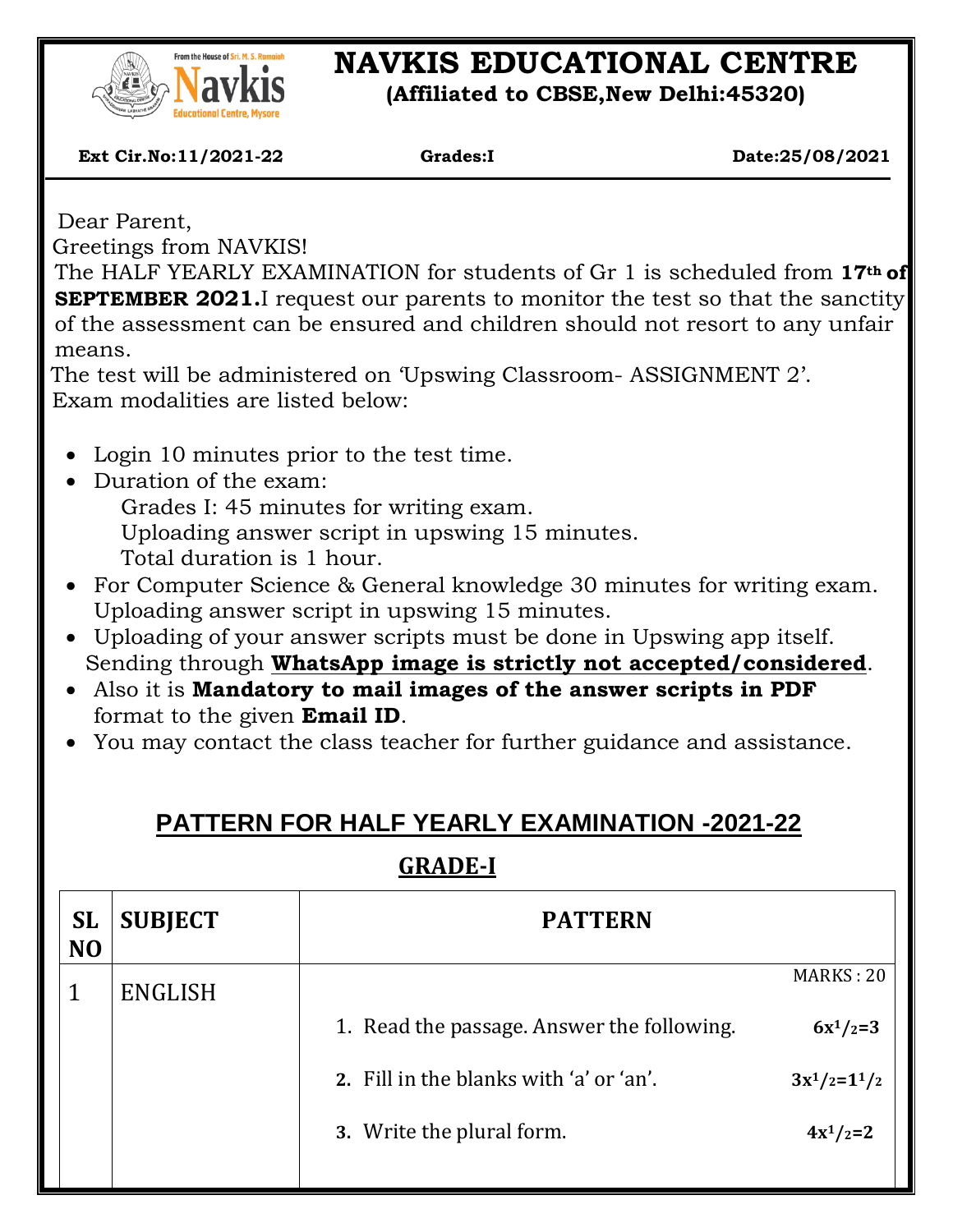|                |                                      | 4. Draw the picture and write 2 sentences on each.<br>$2x11/2=3$ |                                  |  |  |
|----------------|--------------------------------------|------------------------------------------------------------------|----------------------------------|--|--|
|                |                                      | 5. Complete the poem.                                            | $2x1=2$                          |  |  |
|                |                                      | 6. Answer the following questions.                               | $2x1=2$                          |  |  |
|                |                                      | 7. Arrange these words in the a-b-c order.                       | $4x^1/2=2$                       |  |  |
|                |                                      | 8. Fill in the blanks.                                           | $3x^1/2 = 1^1/2$                 |  |  |
|                |                                      | 9. Write the missing letters.                                    | $3x^1/2=1^1/2$                   |  |  |
|                |                                      | <b>10.</b> Write the opposite words.                             | $3x^1/2=1^1/2$<br>ಅಂಕಗಳು: ೨೦     |  |  |
| $\overline{2}$ | <b>II LANGUAGE</b><br><b>KANNADA</b> |                                                                  |                                  |  |  |
|                |                                      | ಅ. ಗುಣಿತಾಕ್ಖರ ಬರೆಯಿರಿ.                                           | 3                                |  |  |
|                |                                      | ಆ. ವರ್ಣಮಾಲೆ ಪೂರ್ಣಗೊಳಿಸಿ                                          | 5                                |  |  |
|                |                                      | ಇ. ಪುನರಾವರ್ತಿತ ಅಕ್ಖರ ಗುರುತಿಸಿ                                    | $\overline{2}$                   |  |  |
|                |                                      | ಈ. ಕೊಟ್ಟಿರುವ ಅಕ್ಖರಗಳಿಂದ ಪ್ರಾರಂಭವಾಗುವ ಪದಗಳನ್ನು ರಚಿಸಿ.             | $\overline{2}$                   |  |  |
|                |                                      | ಉ. ಅರ್ಥ ಬರೆಯಿರಿ.                                                 | 4                                |  |  |
|                |                                      | ಊ. ಆವರಣದಿಂದ ಸರಿಯಾದ ಅಕ್ಖರ ಆರಿಸಿ ಬರಿಯಿರಿ                           | $\overline{2}$                   |  |  |
|                |                                      | ಋ. ಚಿತ್ರ ನೋಡಿ ಪದ ಬರೆಯಿರಿ                                         | 2                                |  |  |
| 3              | <b>III LANGUAGE</b>                  |                                                                  | ಅಂಕಗಳು: ೨೦                       |  |  |
|                | <b>KANNADA</b>                       | ೧. ಅಕ್ಖರ ಜೋಡಿಸಿ ಹೊಸ ಪದ ರಚನೆ.                                     | ೨                                |  |  |
|                |                                      | ೨. ಬಿಟ್ಟ ಸ್ಥಳವನ್ನು ತುಂಬಿರಿ.                                      | ೪                                |  |  |
|                |                                      | ೩. ಅಕ್ಖರಗಳನ್ನು ಜೋಡಿಸಿ ಹೊಸ ಪದ ರಚನೆ.                               | ೪                                |  |  |
|                |                                      | ೪. ಅಕ್ಖರಗಳಿಂದ ಪ್ರಾರಂಭವಾಗುವ ಪದ ರಚನೆ.                              | ೪                                |  |  |
|                |                                      | ೫. ಹೊಂದಿಸಿ ಬರೆಯಿರಿ.                                              | ౨                                |  |  |
|                |                                      | ೬. ಚಿತ್ರ ನೋಡಿ ಪದ ರಚಿಸಿರಿ.                                        | ೪                                |  |  |
|                |                                      |                                                                  | <b>20 MARKS</b>                  |  |  |
| 4              | <b>II LANGUAGE</b>                   | 1.जोडकर लिखिये                                                   | $\overline{c}$                   |  |  |
|                | <b>HINDI</b>                         | 2.जोडे बनाइए<br>3.पहले आने वाले वर्ण लिखिए                       | 2                                |  |  |
|                |                                      | 4.सही उत्तर चुनकर लिखिए                                          | $\overline{c}$<br>$\overline{2}$ |  |  |
|                |                                      | 5.किसने कहां                                                     | $\overline{2}$                   |  |  |
|                |                                      | 6.कविता पूर्ण किजिये                                             | $\overline{c}$                   |  |  |
|                |                                      | 7.खाली जगह भरिए                                                  | $\overline{3}$                   |  |  |
|                |                                      | 8.प्रश्नों के उत्तर लिखिए                                        | 5                                |  |  |
|                |                                      |                                                                  |                                  |  |  |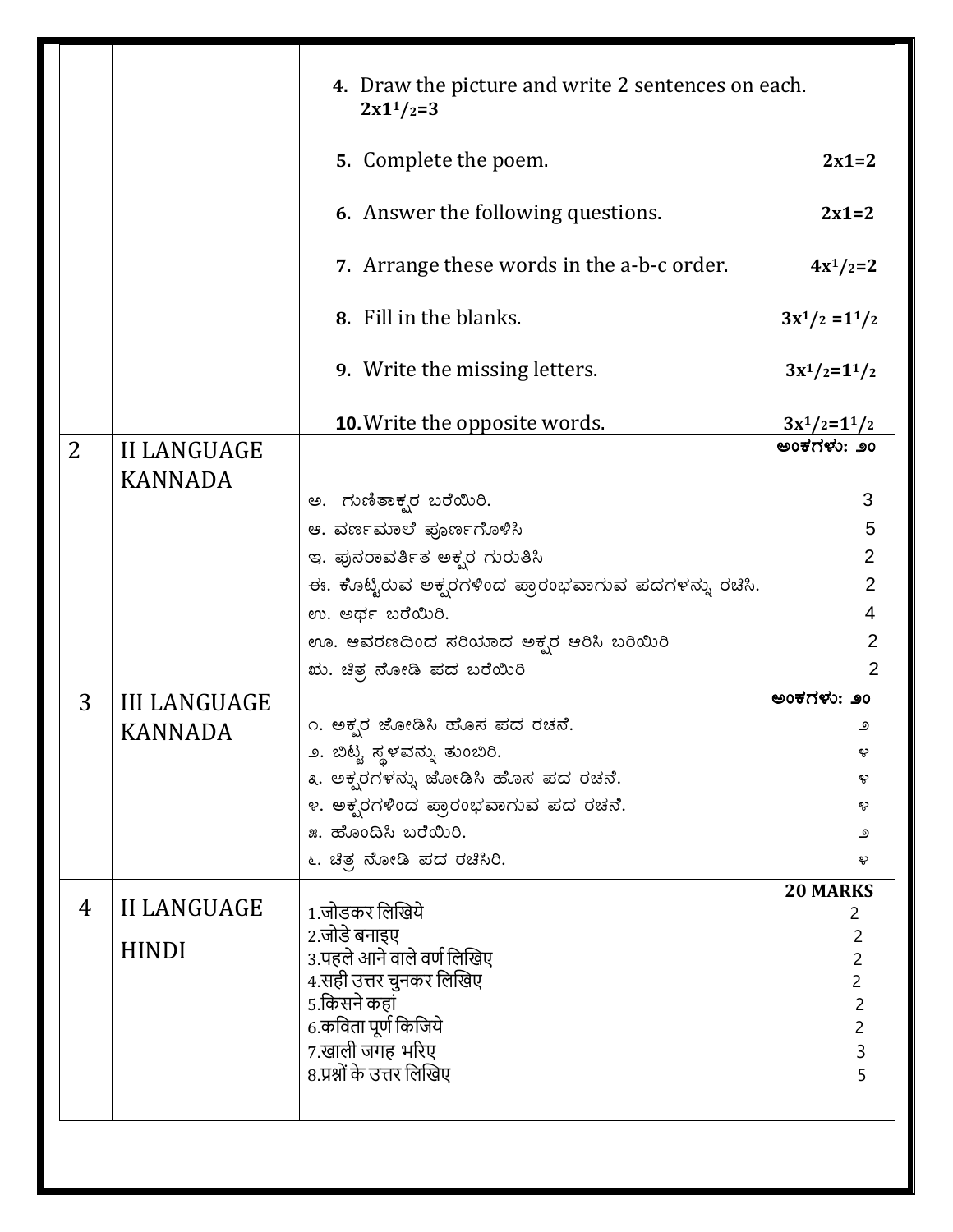|                |                    |                                                                                                            |                                                          | <b>20 MARKS</b>      |
|----------------|--------------------|------------------------------------------------------------------------------------------------------------|----------------------------------------------------------|----------------------|
| 5              |                    | <b>III LANGUAGE</b><br>1.बाद में आने वाले वर्ण लिखिए<br>2.मिलान कीजिए<br>3.दिए गए अक्षरो की मात्राएँ लिखिए |                                                          |                      |
|                | <b>HINDI</b>       |                                                                                                            |                                                          |                      |
|                |                    |                                                                                                            |                                                          |                      |
|                |                    |                                                                                                            | 4. खाली जगह भरिये                                        |                      |
|                |                    |                                                                                                            | 5. इन शब्दों के अर्थ हिंदी में लिखिए                     |                      |
|                |                    |                                                                                                            | 6. इन शब्दों के अर्थ अंग्रेजी में लिखिए                  |                      |
|                |                    |                                                                                                            | 7.दिए गए वर्णों में से स्वर / व्यांजन अलग करके लिखिए     |                      |
|                |                    |                                                                                                            | 8. दिए गए शब्दों को पूरा कीजिए ।                         |                      |
|                |                    |                                                                                                            | 9.चित्र को देख कर उनको नाम लिखिए                         |                      |
|                |                    |                                                                                                            | 10. वर्णमाला पूर्ण कीजिए ।                               |                      |
|                |                    |                                                                                                            |                                                          |                      |
| 6              | <b>MATHEMATICS</b> | Observe the pictures and write the correct number<br>$\mathbf{I}$ .                                        |                                                          |                      |
|                |                    |                                                                                                            | $3x1=3$                                                  |                      |
|                |                    |                                                                                                            |                                                          |                      |
|                |                    | II.                                                                                                        | Match the following                                      | $4x \frac{1}{2} = 2$ |
|                |                    | III.                                                                                                       | Write the missing letters.                               | $6x\frac{1}{2} = 3$  |
|                |                    | IV.                                                                                                        | Tick the objects which is more and cross the objects     |                      |
|                |                    |                                                                                                            | which is less.                                           | $2x1=2$              |
|                |                    |                                                                                                            |                                                          |                      |
|                |                    | V.                                                                                                         | Write the appropriate symbol for the given number (>,    |                      |
|                |                    |                                                                                                            | $\le$ , or = $\big)$                                     | $4x \frac{1}{2} = 2$ |
|                |                    | VI.                                                                                                        | Use number line to add the following                     | $2x1=2$              |
|                |                    | VII.                                                                                                       | Add the following                                        | $2x1=2$              |
|                |                    |                                                                                                            | VIII. Observe the following patterns and draw what comes |                      |
|                |                    |                                                                                                            | next.                                                    | $2x1=2$              |
|                |                    |                                                                                                            |                                                          |                      |
|                |                    | IX.                                                                                                        | Draw the following shapes and color.                     | $4x \frac{1}{2} = 2$ |
| $\overline{7}$ | EVS                |                                                                                                            |                                                          | Total Marks: 20      |
|                |                    |                                                                                                            | 1. Fill in the blanks.                                   | $4x \frac{1}{2} = 2$ |
|                |                    |                                                                                                            | 2. Identify the following.                               | $4x \frac{1}{2} = 2$ |
|                |                    |                                                                                                            | 3. Give one example for the following.                   | $2x1=2$              |
|                |                    |                                                                                                            | 4. Circle the odd one out.                               | $3x1=3$              |
|                |                    |                                                                                                            | 5. Tick the correct answer and cross the wrong one.      | $2x1=2$              |
|                |                    |                                                                                                            | 6. Match the following.                                  | $6x \frac{1}{2} = 3$ |
|                |                    |                                                                                                            | 7. Unscramble the letters to form correct word.          | $2x1=2$              |
|                |                    |                                                                                                            | 8. Write true or false.                                  | $2x1=2$              |
|                |                    |                                                                                                            | 9. Drawing                                               | 2                    |
|                |                    |                                                                                                            |                                                          |                      |